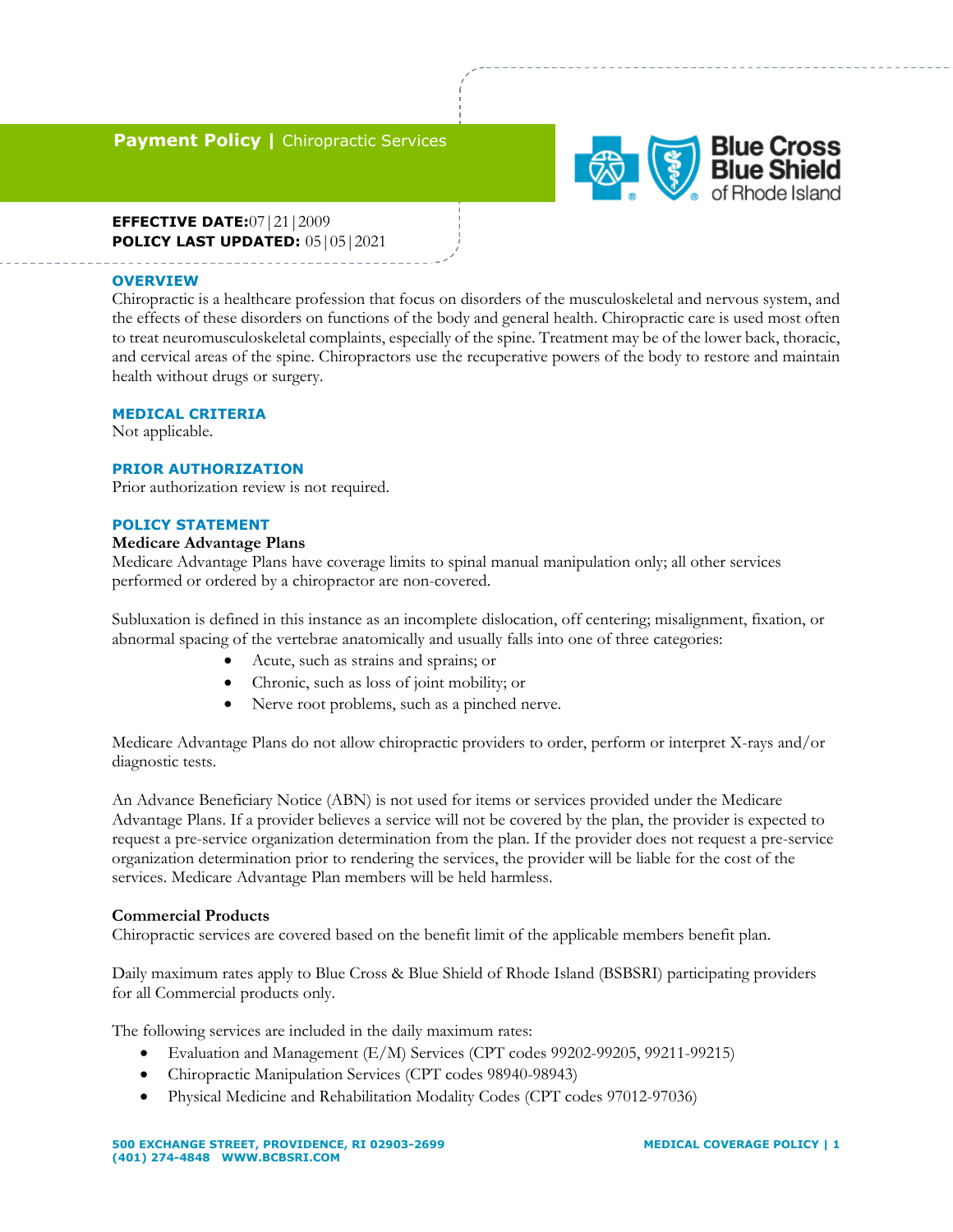- Physical Medicine and Rehabilitation Therapeutic Procedure Codes (CPT codes 97110-97530)
- Physical Medicine and Rehabilitation Test and Measurement Codes (CPT codes 97750-97755)
- Physical Medicine and Rehabilitation Orthotic(s)/prosthetic(s) management and/or training, upper extremity(ies), lower extremity(ies), and/or trunk, subsequent orthotic(s)/prosthetic(s) encounter, each 15 minutes (CPT codes 97760, 97761, 97763)

**NOTE:** Daily maximum E/M service reimbursement rates vary between new and established patients.

Laboratory procedures and radiological examinations can be performed and ordered by chiropractic physicians for all Commercial products and reimbursed according to the applicable benefit for the service rendered.

- Codes listed below for laboratory procedures, radiological examinations and durable medical equipment are not part of the daily maximum reimbursement rate and are the only codes that may be separately reimbursed.
- All chiropractic services performed on the same date of service will count as one visit towards the member's benefit limit.

### **Place of Service**

Chiropractic services are limited to office settings and are not covered when performed in the home, nursing, residential, domiciliary, or custodial facility for all BCBSRI products including Medicare Advantage Plans.

### **COVERAGE**

Benefits may vary between groups/contracts. Please refer to the appropriate Benefit Booklet, Evidence of Coverage or Subscriber Agreement for applicable chiropractic services, diagnostic imaging, laboratory and machine tests coverage/benefits.

The number of Chiropractic visits allowed per year may vary according to the member's specific benefit.

### **BACKGROUND**

Every state has licensing or certification laws that clearly define the services a chiropractor may provide.

### According to Rhode Island General Laws (RIGL) § 5-30-1

*"Chiropractic medicine" defined. – For the purpose of this chapter, the practice of "chiropractic medicine" is defined as the science and art of mechanical and material healing as follows: the employment of a system of palpating and adjusting the articulations of the human spinal column and its appendages, by hand and electromechanical appliances, and the employment of corrective orthopedics and dietetics for the elimination of the cause of disease; provided, that chiropractic physicians may not write prescriptions for drugs for internal medication nor practice major surgery as defined in chapter 37 of this title.* 

Chiropractic manipulative therapy (CMT) primarily focuses on the adjustment and manipulation of a joint articulation and adjacent tissues of the body, particularly of the spinal column. CMT is used to restore normal mobility and range of motion (ROM) in a joint due to subluxation. The effects of manipulation can be categorized as either mechanical or neurological.

Subluxation/biomechanical dysfunction of a joint is defined as a reduction/lack of motion, i.e., hypo mobility, aberrant motion of an articular joint or a fixation of the joint. The neurological mechanism issue, with its classic theory of a "pinched nerve" offers a model that includes both direct and indirect effects on the function of the peripheral and central nervous system resulting from spinal dysfunction. Pain, swelling, muscle spasm, nerve irritation with radiating pain and spasm, damage to joint cartilage, and loss of normal ROM may result from the physiological changes caused by mechanical or neurological effects of subluxation.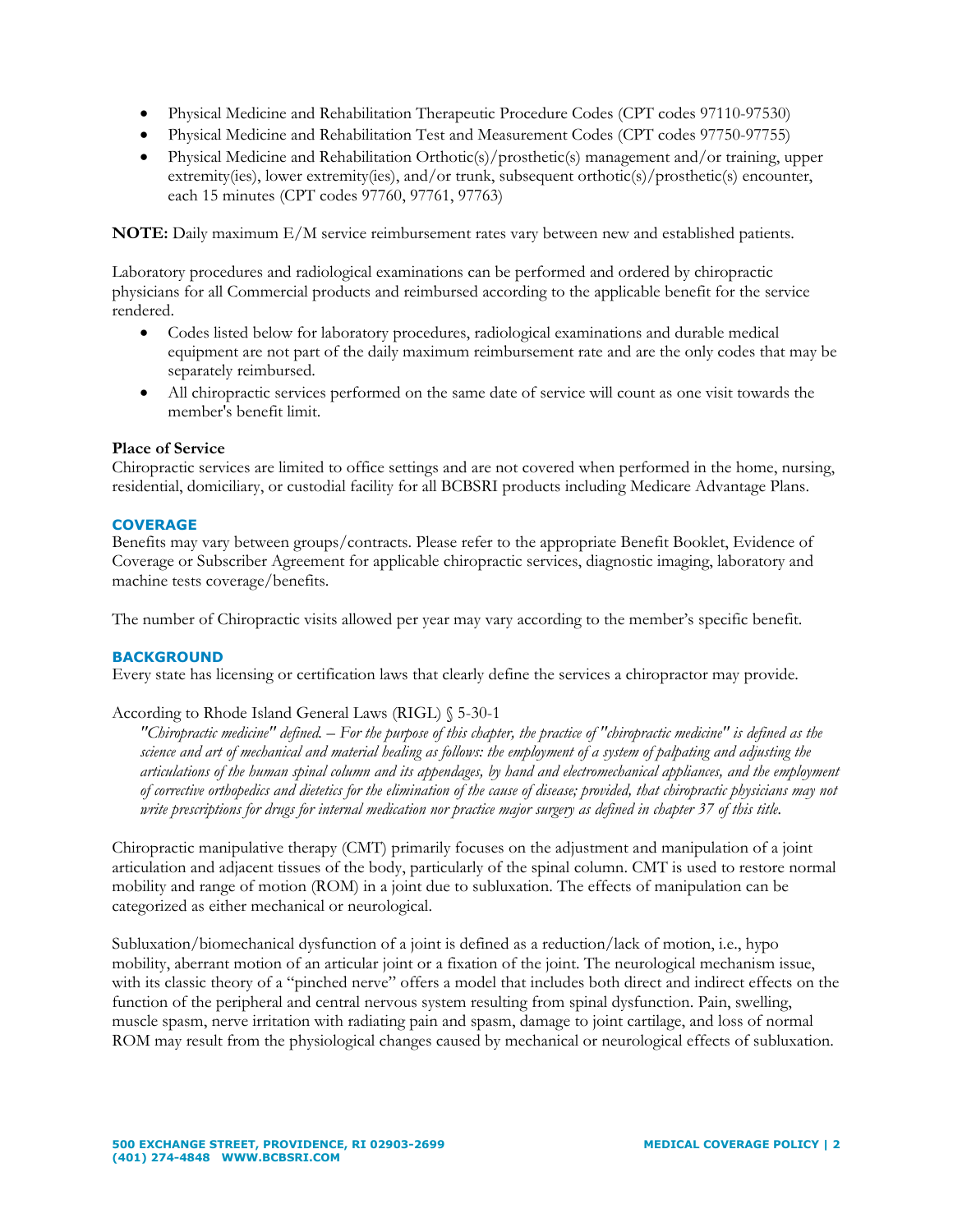Adjunctive physical medicine/physical therapy modalities are used to prepare and enhance the manipulation by the chiropractor. A chiropractor typically uses manipulation, adjustment, physiotherapy, and support devices in clinical practice.

# **Osteopathic Manipulative Treatment**

Osteopathic Manipulative Treatment codes 98925-98929 should not be confused with Chiropractic Manipulative Treatment codes 98940-98943. Osteopathic treatment method is administered by a Doctor of Osteopathic Medicine, or a D.O., who is licensed to prescribe medication and can practice in all specialty areas as well as perform surgery, while a chiropractic physician's scope of practice is limited.

## **CODING**

## **Medicare Advantage Plans**

Chiropractic services are covered when filed with one of the following CPT code and a covered diagnosis: **CPT Chiropractic Manipulation Treatment:** 

- **98940** Chiropractic manipulative treatment (CMT); spinal, one to two regions
- **98941** Chiropractic manipulative treatment (CMT); spinal, three to four regions
- **98942** Chiropractic manipulative treatment (CMT); spinal, five regions

## **Covered diagnosis codes:**

- **M99.00** Segmental and somatic dysfunction of head region
- **M99.01** Segmental and somatic dysfunction of cervical region
- **M99.02** Segmental and somatic dysfunction of thoracic region
- **M99.03** Segmental and somatic dysfunction of lumbar region
- **M99.04** Segmental and somatic dysfunction of sacral region
- **M99.05** Segmental and somatic dysfunction of pelvic region

## **Daily maximum rates do not apply to Medicare Advantage Plans.**

## **Commercial Products**

The following CPT codes are covered for all Commercial products and are included in the daily maximum reimbursement rate:

## **Chiropractic Manipulation Treatment:**

- **98940** Chiropractic manipulative treatment (CMT); spinal, one to two regions
- **98941** Chiropractic manipulative treatment (CMT); spinal, three to four regions
- **98942** Chiropractic manipulative treatment (CMT); spinal, five regions
- **98943** Chiropractic manipulative treatment (CMT); extra-spinal, one or more regions (non-covered for Medicare Advantage Plans)

## **Evaluation and Management Services:**

- **99201** New patient; 10 minutes face-to-face (Code deleted 12/31/2020)
- **99202** Office or other outpatient visit for the evaluation and management of a new patient, which requires a medically appropriate history and/or examination and straightforward medical decision making. When using time for code selection, 15-29 minutes of total time is spent on the date of the encounter.
- **99203** Office or other outpatient visit for the evaluation and management of a new patient, which requires a medically appropriate history and/or examination and low level of medical decision making. When using time for code selection, 30-44 minutes of total time is spent on the date of the encounter.
- **99204** Office or other outpatient visit for the evaluation and management of a new patient, which requires a medically appropriate history and/or examination and moderate level of medical decision making. When using time for code selection, 45-59 minutes of total time is spent on the date of the encounter.
- **99205** Office or other outpatient visit for the evaluation and management of a new patient, which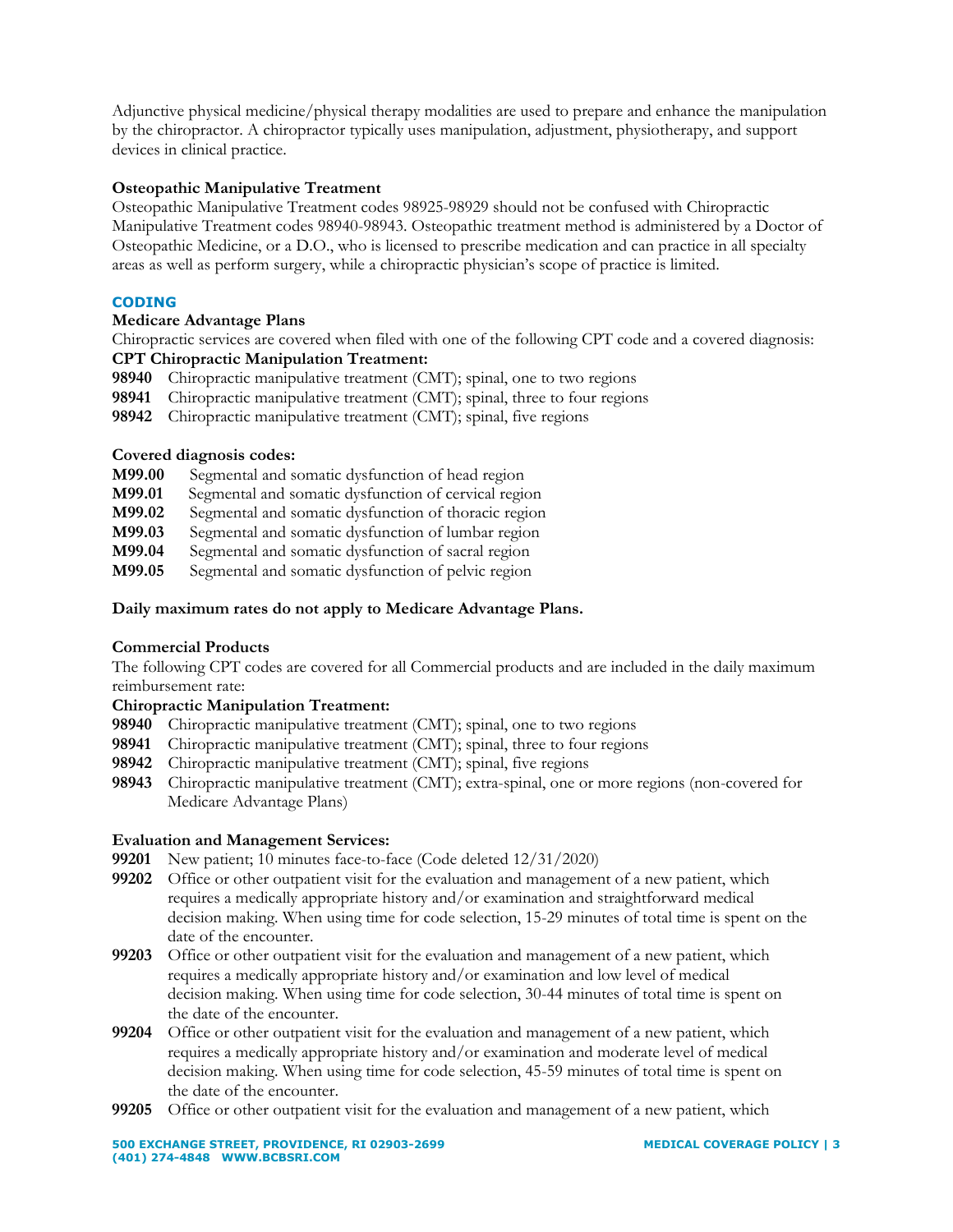requires a medically appropriate history and/or examination and high level of medical decision making. When using time for code selection, 60-74 minutes of total time is spent on the date of the encounter.

- **99211** Office or other outpatient visit for the evaluation and management of an established patient, that may not require the presence of a physician or other qualified health care professional (Revised text 1/01/2022)
- **99212** Office or other outpatient visit for the evaluation and management of an established patient, which requires a medically appropriate history and/or examination and straightforward medical decision making. When using time for code selection, 10-19 minutes of total time is spent on the date of the encounter.
- **99213** Office or other outpatient visit for the evaluation and management of an established patient, which requires a medically appropriate history and/or examination and low level of medical decision making. When using time for code selection, 20-29 minutes of total time is spent on the date of the encounter.
- **99214** Office or other outpatient visit for the evaluation and management of an established patient, which requires a medically appropriate history and/or examination and moderate level of medical decision making. When using time for code selection, 30-39 minutes of total time is spent on the date of the encounter.
- **99215** Office or other outpatient visit for the evaluation and management of an established patient, which requires a medically appropriate history and/or examination and high level of medical decision making. When using time for code selection, 40-54 minutes of total time is spent on the date of the encounter.

**Note:** When any of the CPT codes below are filed**,** one of the following modifiers must be appended to the CPT code to distinguish the discipline under which the service is delivered. Claims filed without the required modifier will deny:

- **GO**  Services delivered under an outpatient OT plan of care
- **GP**  Services delivered under an outpatient PT plan of care
- **97012** Application of a modality to one or more areas; traction, mechanical
- **97014** Application of a modality to one or more areas; electrical stimulation (unattended)
- **97016** Application of a modality to one or more areas; vasopneumatic devices
- **97018** Application of a modality to one or more areas; paraffin bath
- **97022** Application of a modality to one or more areas; whirlpool
- **97024** Application of a modality to one or more areas; diathermy (eg, microwave)
- **9702**6 Application of a modality to one or more areas; infrared
- **97028** Application of a modality to one or more areas; ultraviolet
- **97032** Application of a modality to one or more areas; electrical stimulation (manual), each 15 minutes
- **97033** Application of a modality to one or more areas; iontophoresis, each 15 minutes
- **97034** Application of a modality to one or more areas; contrast baths, each 15 minutes
- **97035** Application of a modality to one or more areas; ultrasound, each 15 minutes
- **97036** Application of a modality to one or more areas; Hubbard tank, each 15 minutes
- **97110** Therapeutic procedure, one or more areas, each 15 minutes; therapeutic exercises to develop strength and endurance, range of motion, and flexibility
- **97112** Therapeutic procedure, one or more areas, each 15 minutes; neuromuscular reeducation of movement, balance, coordination, kinesthetic sense, posture, and/or proprioception for sitting and/or standing activities
- **97113** Therapeutic procedure, one or more areas, each 15 minutes; aquatic therapy with therapeutic exercises
- **97116** Therapeutic procedure, one or more areas, each 15 minutes; gait training (includes stair climbing)
- **97124** Therapeutic procedure, one or more areas, each 15 minutes; massage, including effleurage, petrissage, and/or tapotement (stroking, compression, percussion)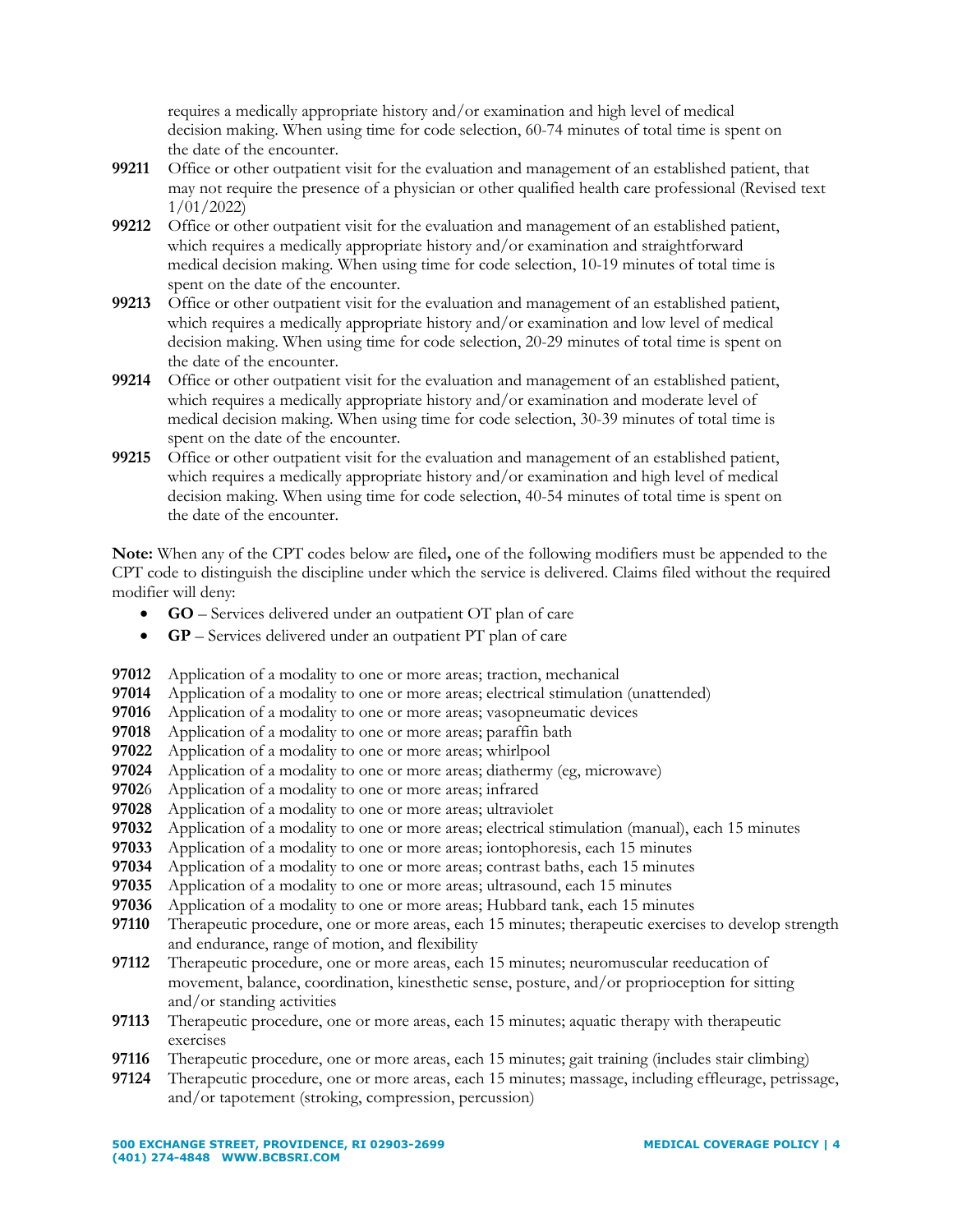- Manual therapy techniques (e.g., mobilization/manipulation, manual lymphatic drainage, manual traction), one or more regions, each 15 minutes
- Therapeutic procedure(s), group (2 or more individuals)
- Therapeutic activities, direct (one-on-one) patient contact by the provider (use of dynamic activities to improve functional performance), each 15 minutes

## **Test and Measurement Procedures:**

- Physical performance test or measurement (e.g., musculoskeletal, functional capacity), with written report, each 15 minutes
- Assistive technology assessment (e.g., to restore, augment or compensate for existing function, optimize functional tasks and/or maximize environmental accessibility), direct one-on-one contact by provider, with written report, each 15 minutes

## **Orthotic Management Services:**

 Orthotic(s) management and training (including assessment and fitting when not otherwise reported), upper extremity(ies), lower extremity(ies) and/or trunk, initial orthotic(s) encounter, each 15 minutes

The following CPT codes for Diagnostic Imaging are separately reimbursed for all Commercial products:

- Radiologic examination, chest; single view
- Radiologic examination, chest; 2 views
- Radiologic examination, chest; 3 views
- Radiologic examination, chest; 4 or more views
- Radiologic examination, ribs, unilateral; 2 views
- Radiologic examination, ribs, unilateral; including posteroanterior chest, minimum of 3 views
- Radiologic examination, ribs, bilateral; 3 views
- Radiologic examination, spine, single view, specify level
- Radiologic examination, spine, cervical; 2 or 3 views
- Radiologic examination, spine, cervical; 4 or 5 views
- Radiologic examination, spine, cervical; 6 or more views
- Radiologic examination, spine; thoracic, 2 views
- Radiologic examination, spine; thoracic, 3 views
- Radiologic examination, spine; thoracic, minimum of 4 views
- Radiologic examination, spine; thoracolumbar, minimum of 2 views
- Radiologic examination, spine, entire thoracic and lumbar, including skull, cervical and sacral spine if performed; one view.
- Radiologic examination, spine, entire thoracic and lumbar, including skull, cervical and sacral spine if performed; 2 or 3 views.
- Radiologic examination, spine, entire thoracic and lumbar, including skull, cervical and sacral spine if performed; 4 or 5 views.
- Radiologic examination, spine, entire thoracic and lumbar, including skull, cervical and sacral spine if performed; minimum of 6 views.
- Radiologic examination, spine, lumbosacral; 2 or 3 views
- Radiologic examination, spine lumbosacral; minimum of 4 views
- Radiologic examination, spine lumbosacral; complete, including bending views, minimum of 6 views
- Radiologic examination, pelvis; 1 or 2 views
- Radiologic examination, pelvis complete, minimum of 3 views
- Radiologic examination, sacroiliac joints; less than 3 views
- Radiologic examination, sacrum and coccyx, minimum of 2 views
- Radiologic examination, scapula, complete
- Radiologic examination, shoulder; 1 view
- Radiologic examination, shoulder; complete, minimum of 2 views
- Radiologic examination; acromioclavicular joints, bilateral, with or without weighted distraction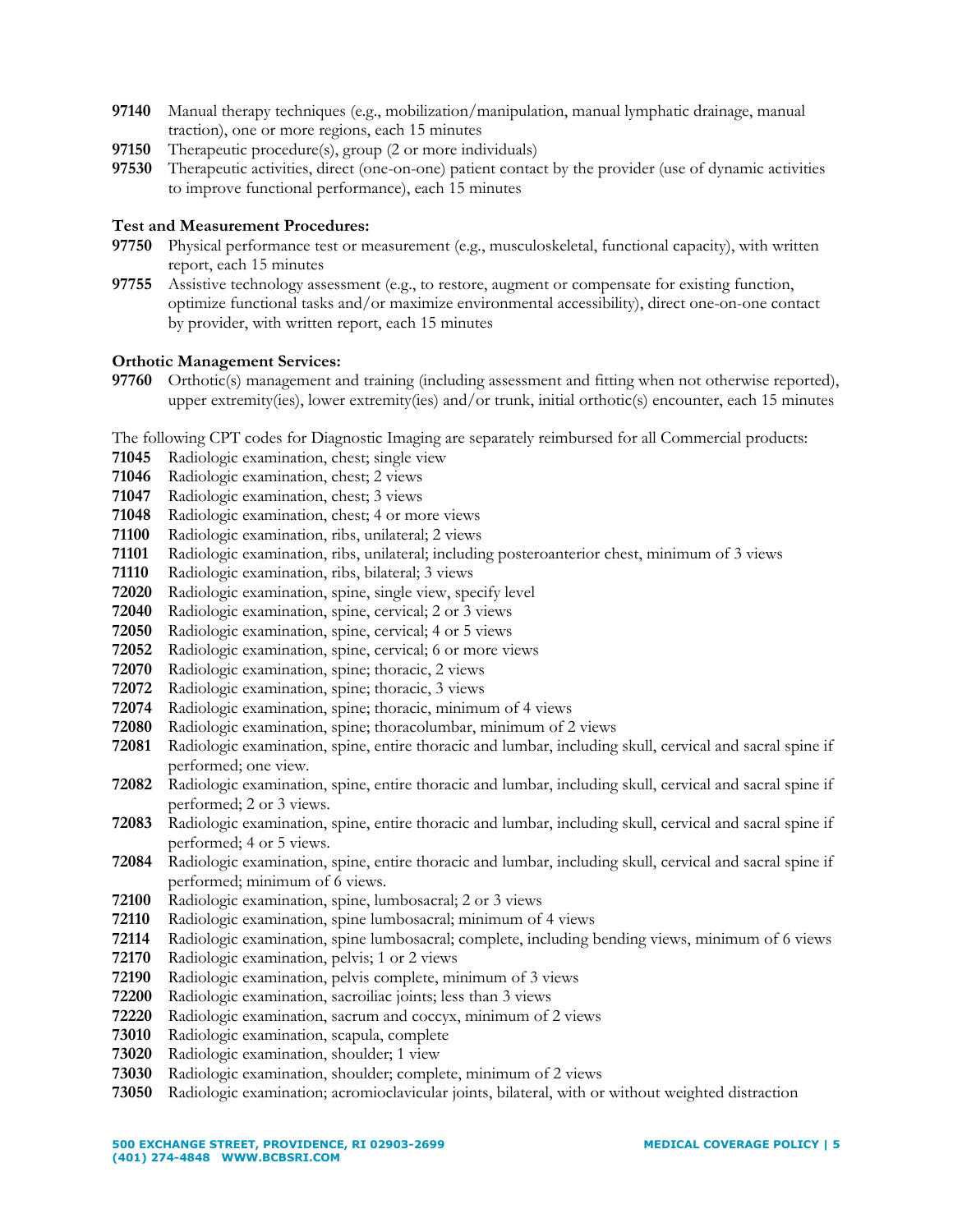- **73070** Radiologic examination, elbow; 2 views
- **73080** Radiologic examination, elbow; complete, minimum of 3 views
- **73100** Radiologic examination, wrist; 2 views
- **73110** Radiologic examination, wrist complete, minimum of 3 views
- **73120** Radiologic examination, hand; 2 views
- **73130** Radiologic examination, hand; minimum of 3 views
- **73140** Radiologic examination, finger(s), minimum of 2 views
- **73501** Radiologic examination, hip, unilateral, with pelvis when performed; 1 view
- **73502** Radiologic examination, hip, unilateral, with pelvis when performed; 2-3 views
- **73503** Radiologic examination, hip, unilateral, with pelvis when performed; minimum of 4 views
- **73521** Radiologic examination, hips, bilateral, with pelvis when performed; 2 views
- **73522** Radiologic examination, hips, bilateral, with pelvis when performed; 3-4 views
- **73523** Radiologic examination, hips, bilateral, with pelvis when performed; minimum of 5 views
- **73551** Radiologic examination, femur; 1 view
- **73552** Radiologic examination, femur; minimum 2 views
- **73560** Radiologic examination, knee; 1 or 2 views
- **73562** Radiologic examination, knee; 3 views
- **73564** Radiologic examination, knee; complete, 4 or more views
- **73590** Radiologic examination; tibia and fibula, 2 views
- **73600** Radiologic examination, ankle; 2 views
- **73610** Radiologic examination, ankle; complete, minimum of 3 views
- **73620** Radiologic examination, foot; 2 views
- **73650** Radiologic examination; calcaneus, minimum of 2 views

The following supplies are allowed to be dispensed by Chiropractors for Commercial products only:

# **NOTE: Medicare Advantage Plan members must obtain these items from a DME provider**.

- **E0720** Transcutaneous electrical nerve stimulation (TENS) device, two lead, localized stimulation
- **E0730** Transcutaneous electrical nerve stimulation (TENS) device, four or more leads, for multiple nerve stimulation
- **A4595** Electrical stimulation supplies, 2 lead, per month (e.g., TENS, NMES)
- **E0860** Traction equipment, overdoor, cervical

# **RELATED POLICIES**

Advance Notice of Noncoverage Coding and Payment Guidelines Medicare Advantage Plans National and Local Coverage Determinations Non-Reimbursable Health Services Transcutaneous Electrical Nerve Stimulation (TENS)

## **PUBLISHED**

Provider Update, July 2021 Provider Update, March 2020 Provider Update, May 2018 Provider Update, August 2012 Provider Update, September 2011

## **REFERENCES**

1. Centers for Medicare and Medicaid Services. Medicare Coverage Database. Local Coverage Article: Chiropractic Services – Medical Policy Article (A57889)